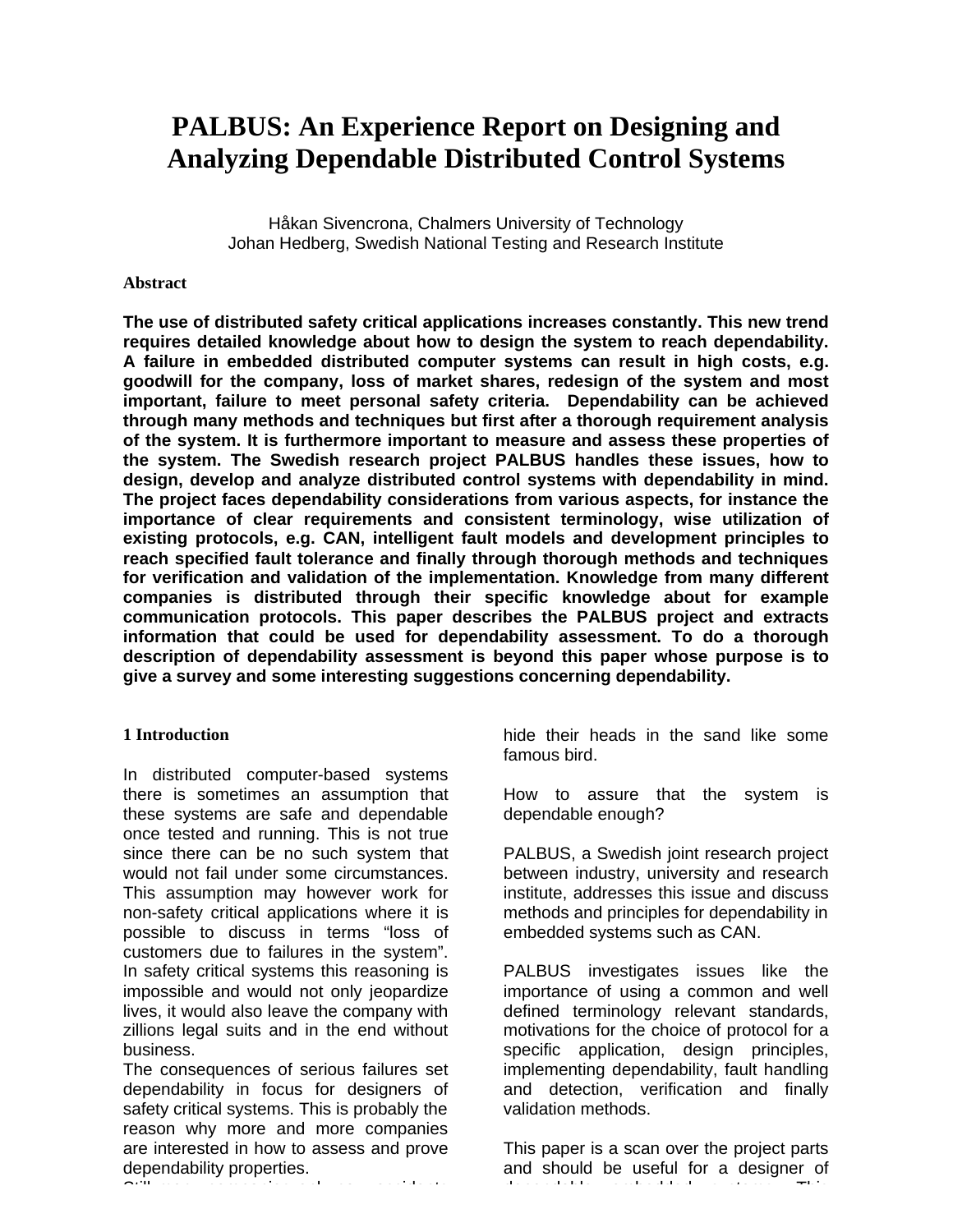interesting questions for future related projects.

The paper first consists of terminology, comprehension and specification part and then embedded control systems to choose a protocol concept. Next step is Fault model, handling and detection followed by system design principles. After these parts comes, validation and verification of the system. Finally system development procedures and system aspects.

## **2 Terminology, comprehension and specification**

Relevant standards and an appropriate terminology are basic for a safety critical system design. Standards because they set requirements for a specific application. The terminology in PALBUS is based on Laprie´s [Lap95].

The terminology is even more important for distributed control systems, since many different vendors design nodes that are connected to each other and using a common communication channel to exchange safety critical information.

In order to discern dependability features of a system the following attributes are commonly used:

- Availability, which means readiness for usage
- Reliability, which means continuity of service
- Safety, which means avoidance of catastrophic consequences on the environment
- Security, which means prevention of unauthorized access and/or handling of information
- Maintainability, restoration after failures

It is very important to understand how the system will be used and which safety critical situations it must cope with and of course make sure that this knowledge is correctly implemented in the specification. To be able to reach these demands it might be necessary to introduce algorithms and techniques, such as atomic broadcast, membership agreement, fail silent nodes, redundancy (TMR) and

are thoroughly explained in PALBUS [Edl00].

Following questions must be considered in the specification:

- Is it clearly defined what a specific level of dependability means.
- What actions will be taken to reach that certain level of dependability? In effect how can it be proved?

In PALBUS the importance of system comprehension is discussed and how it could be improved. PALBUS emphasis on ways to describe and comprehend functionality and dependability requirements for a distributed system. This can be done with a set of visual notations and tools [Wan00].

Comprehension is a cognitive process to really understand the requirements, the design and implementation of a safety critical applications and their behavior. Comprehension usually involves cognitive activities for understanding system notation, architecture, components and their static and dynamic behavior.

### **3 Embedded control systems, to choose a protocol concept**

As more and more systems are designed using connected distributed computers instead of one master node, to handle and pass all messages between the distributed nodes, the need for in depth understanding of functionality, failure behavior and fault tolerance has increased. The topology of system architecture and also the communication paradigm affects the use and need of a specific design. PALBUS examines different protocol concepts and describes advantages and disadvantages with different solutions for instance, event triggered communication v/s time triggered as well as single-master control v/s multimaster system control, i.e. a fully distributed embedded system.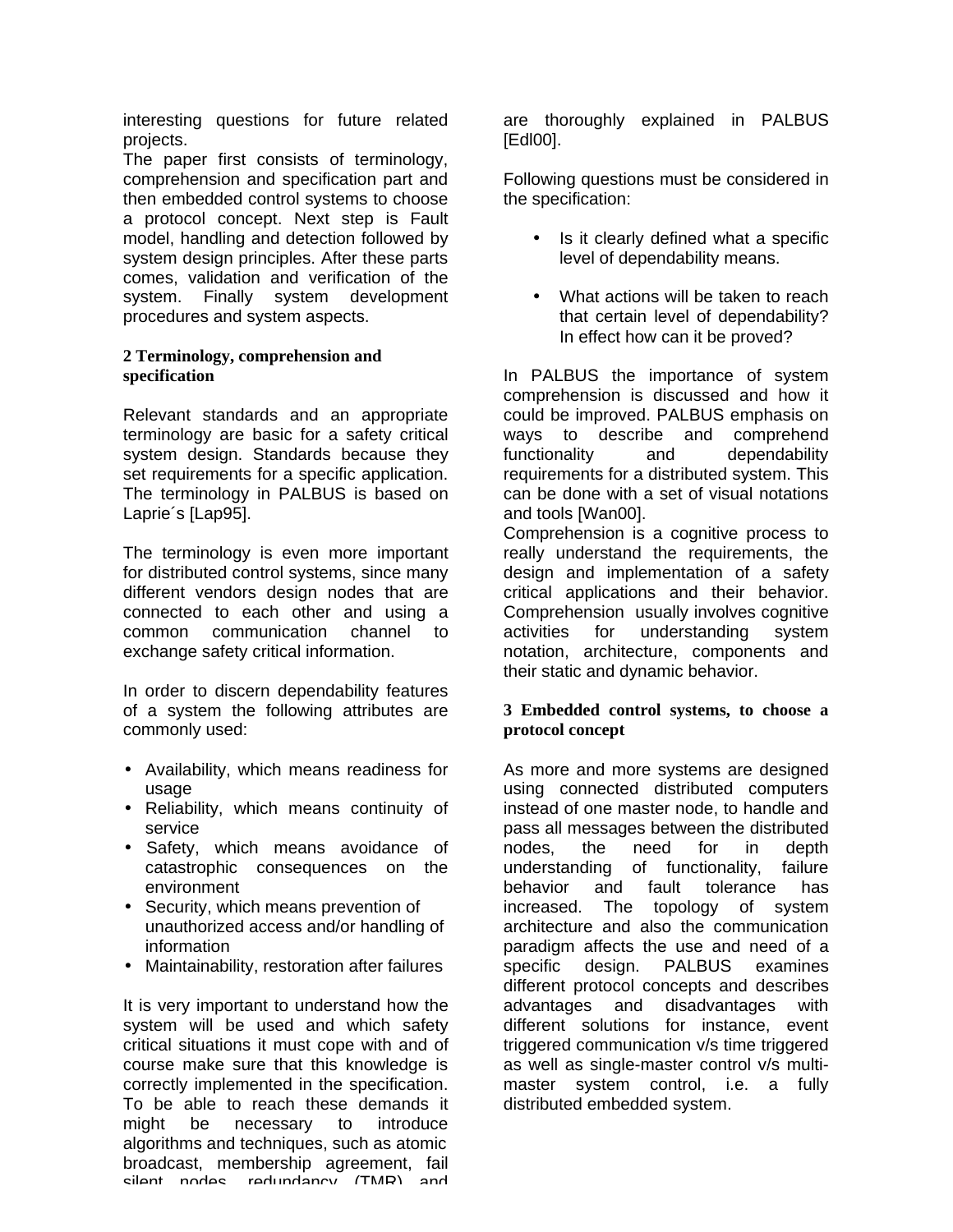| <b>Whom in charge?</b><br><b>Multi Master</b><br>All nodes can control<br>Robust<br>Low overhead? | <b>Central Master</b><br>One node can control<br>Single point failure<br>Easy to analyze |
|---------------------------------------------------------------------------------------------------|------------------------------------------------------------------------------------------|
| When to access?                                                                                   |                                                                                          |
| Event triggered                                                                                   | Time triggered                                                                           |
| Control triggered by                                                                              | Control in time-slots,                                                                   |
| events                                                                                            | easy to make fail-silent                                                                 |
| Efficient for discrete                                                                            | Efficient for continuous                                                                 |
| events                                                                                            | signals                                                                                  |
| Not predictable, not                                                                              | Predictable, replica                                                                     |
| deterministic                                                                                     | determinism                                                                              |
| Dynamic scheduling                                                                                | Static scheduling, before<br>run-time                                                    |
| Flexible, easy to add                                                                             | Composability, no side                                                                   |
| tasks                                                                                             | effects, rigid                                                                           |
| Synchronized via                                                                                  | Inherently synchronized,                                                                 |
| messages                                                                                          | periodically                                                                             |
| Low average delays,                                                                               | Known delays, small                                                                      |
| limited predictability                                                                            | jitters                                                                                  |
| Time adequate                                                                                     | Resource adequate                                                                        |
|                                                                                                   | Easy to test                                                                             |

Figure 1. Comparison between different architectures.

Developers of the system could use the PALBUS comparison to increase the understanding of the differences between architectures and find out which solutions are most appropriate in each application.

The topology of the communication system is basic for a dependable system structure and also affects the fault model. Some topologies, offer possibility to use double, redundant channels and are often utilized in protocols that should provide fault tolerance against bus failures, i.e. short circuits and similar. This topology need not be double throughout the whole system but between those nodes that need redundancy. If the double channels are combined with redundant nodes, it is possible to increase the reliability of the system. A uni-processor system may use a star coupled topology, and for example disconnect short-circuited wires and thus it is a robust system from that point of view. Other topologies could be uni-directional ring structures, tree structures and fully or partially connected structures.

For a safety critical application such as a brake-by-wire system, all actuators need some intelligence (processor) and neither of these nodes should be given a chance to become a single point of failure. Thus one could reason that a single master system would not be appropriate. And introducing a distributed system in this

the system and require for example membership and atomic broadcast protocols to be implemented. This of course affects the dependability itself and must be handled by the fault model.

A small comparison between different communication principles (protocols) is presented in figure 2.

|                    | Single-master                                                                                                                          | Multi-master                                                                                                                                         |
|--------------------|----------------------------------------------------------------------------------------------------------------------------------------|------------------------------------------------------------------------------------------------------------------------------------------------------|
| Event-             | Soft real-time<br>Not deterministic<br>None stop                                                                                       | Safety Critical?<br>Soft real-time<br>Not deterministic                                                                                              |
| triggered          | systems<br>High bandwidth<br>demands<br><b>Mil-Std-1553B</b>                                                                           | None stop systems<br>Low bandwidth for<br>discrete messages<br>CAN                                                                                   |
| Time-<br>triggered | Safety critical<br>Fail silence<br>Hard real-time<br>Predictable<br>High bandwidth<br>demands<br>Easy to analyze<br><i><b>OBDH</b></i> | Safety critical<br>Fail silence<br>Hard real-time<br>Predictable<br>Low bandwidth for<br>continuous signals<br>Cost effective<br><i><b>TTP/C</b></i> |

Figure 2. Features of four different protocols used in safety critical applications.

In PALBUS these protocols (figure 2) where assumed to be able to handle a safety critical application, although with different efforts in h/w and s/w [Siv00]. In effect, some protocols must use resources in higher layers to reach these criteria while others may have these dependability mechanisms in the communication controller.

Analyze is needed to discover if the performance of the protocol is good enough to handle short deadlines, high latencies, jitter etc.

### **4 Fault model, handling and detection**

A distributed system is believed to achieve better fault tolerant performance than a centralized system because the distribution of intelligence and architecture makes it easier to avoid single points of failures. A side effect does appear though. The error detection, error avoidance and error handling must be distributed as well.

During design it is important to create a fault model and possible fault states and the next step is to check that necessary error detection and error handling are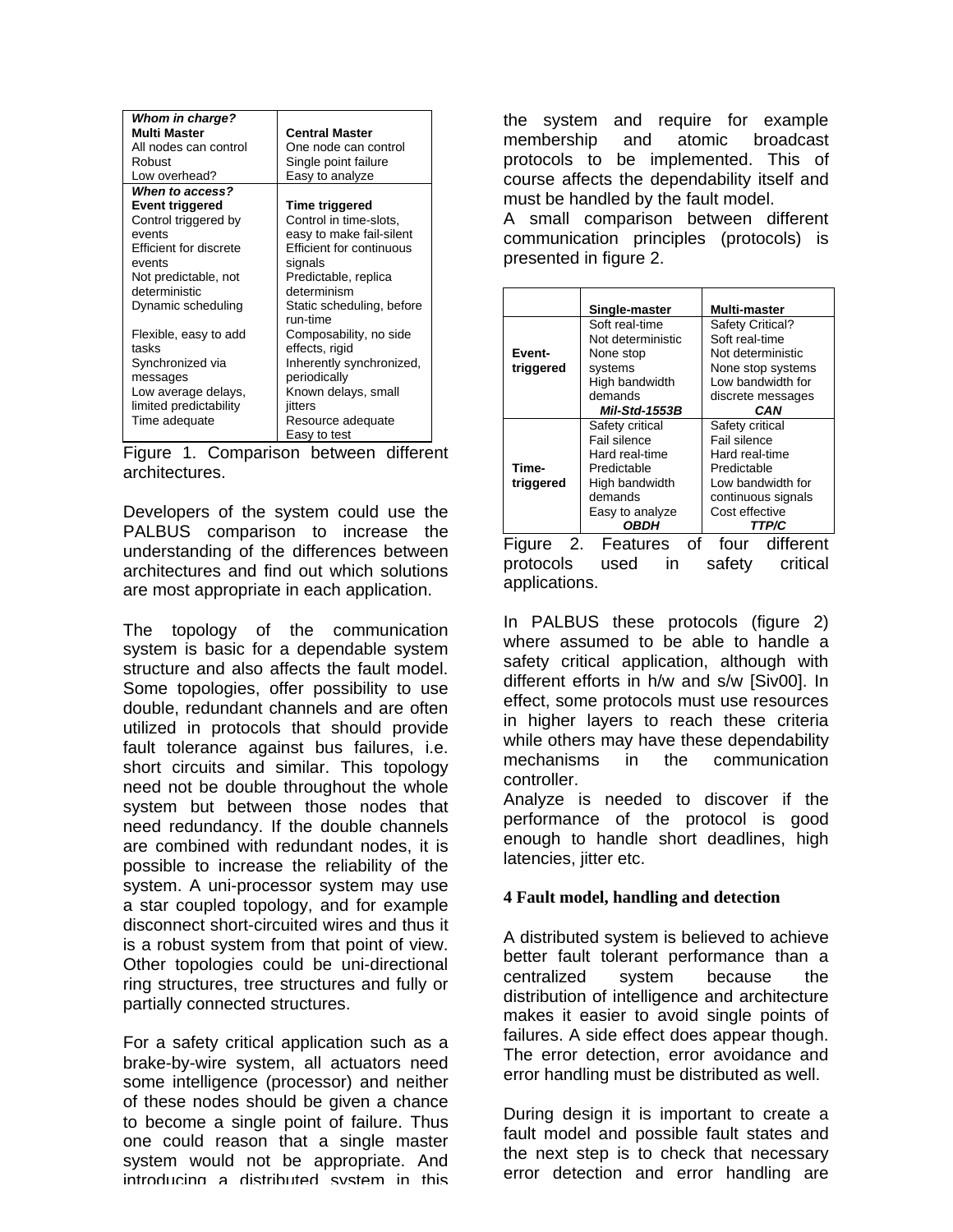However there are often difficulties to foresee all faults and/or inject these artificially.

PALBUS presents different faults that can occur in the system and the effect of these that must be taken into account when choosing a fault model. It describes a number of different fault detection and fault handling mechanisms [Ask00].

Typical faults are temperature changes, mechanical vibrations, ageing, and electromagnetic interference that may result in transient or permanent component failure.

Design and specification faults are also a source for failures but are harder to detect. Specification faults are misunderstandings of the demands on the system and cannot be discovered by the system, since it follow the specification.

Design faults can be either hardware or software faults and occur when the design does not match the specification. To detect these faults exhaustive testing is required although one can seldom detect all. A fault tolerant approach must then be chosen implying the use of design diversity. This means that different software (N-version programming) and hardware are used for nodes with redundant functionality.

The method chosen often depends on the demands on the system. While recovery is possible for some system it may not be good enough for real time systems with short deadlines. Although some fast systems may use some sort of rollback.

The system performance when faults occur can be described from following viewpoints:

- The system must tolerate and still provide full service for a specified number of arbitrary faults. This could be a steer-by-wire system for example.
- The system should, for a specified number of faults not be degraded more than to a certain level and still maintain some service, the quality of service.

membership agreement) faults that may lead to failures and shut failed blocks/nodes off (could be use of nonspecified plug and play devices).

- Assume that some faults are transient and continue with the function as long as extrapolation from old values can be done satisfyingly. If not the system will be turned off.
- The system shut down, if possible; i.e. there exist a fail-safe state.

Depending on the application and the criticality of the task, it should be able to combine these above-mentioned scenarios. For some systems failing nodes are assumed to become fail-silent. This is an issue for deciding about used protocol.

Ways to act after faults could be:

- Graceful degradation
- Use shadowing or redundant nodes/circuits.
- Reset of the system or recovering failing circuits/nodes.

### **5 System design principles**

When a protocol has been chosen and the fault model with its mechanisms has been decided it is time to implement the design outgoing from a certain high level protocol. PALBUS examines actions that must be taken care of during design phase.

The thought in PALBUS is that outgoing from a certain high level protocol chosen, what actions can I as designer/developer perform to create as dependable system as possible.

The examination takes into consideration how to build up the bus topology (for instance does the system need a duplicated communication channel?). The importance of utilizing the CAN protocol optimally (Is all available status and control signals utilized which can effect dependability?). Choosing a relevant highlevel protocol, which can cope with the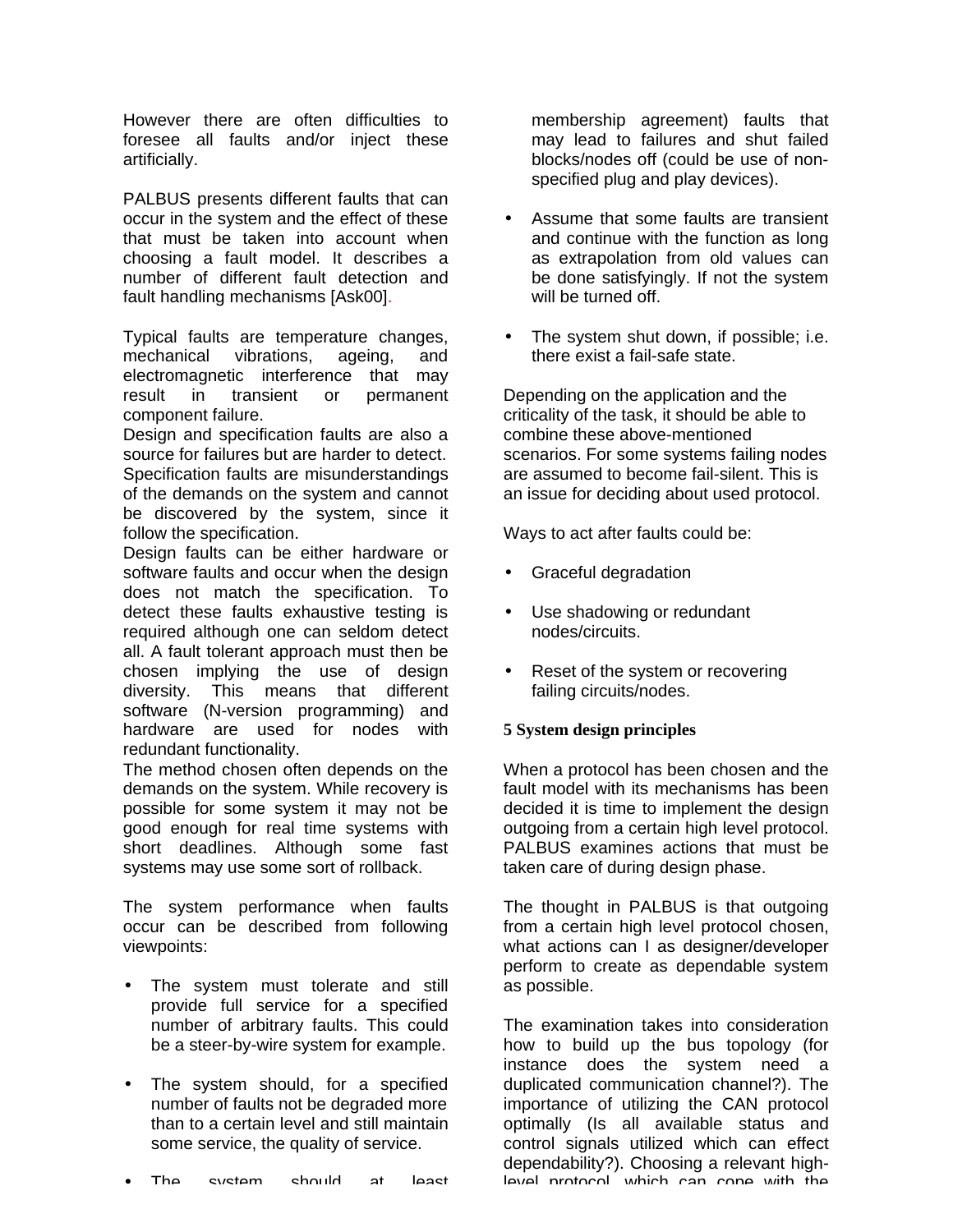dependability in the application code and finally make sure that the system aspects have been solved.

## **6 Validation and verification of the system**

One of the most important parts in the development is the verification and validation of the distributed control system.

The verification should show that the system does agree with the specification and the validation shows that the system can cope with safety risks in the environment where it should be used.

Validation methods described in PALBUS could be used during validation/verification but also during development to increase dependability. Methods described are focused on validation of distributed control systems, in effect, which specific methods should be applied to distributed control systems. The system validation methods are divided in following subgroups [Hed00]:

- Formal methods
- Assessment
- Test
- Inspection & audit
- **Trial**
- **Simulation**

The purpose with this part of PALBUS is to give the industry a "tool-box" of methods, which could be used during validation/verification.

The methods described above could be used as a part of the dependability assessment. Some of the methods described are analytical and some of them imply practical testing.

Another assessment approach to use to structure the whole system and to decrease the complexity of the design, is to divide the distributed system into following levels:

- Physical installation level
- Bus level
- CAN communication controller level
- Application level

• Quality level

For each of these levels it is possible to define a number of dependability parameters which also is done in PALBUS, but it is difficult to know if all relevant parameters has been implemented on each level and depending on system different parameters could be of importance. But dividing the system into a number of levels makes the analysis easier because it is very complex to concentrate on the complete system simultaneously.

Fault injection is an example of a very useful method to observe and verify how faults can be handled by the redundancy in the system. Fault injection can be used to calibrate methods that use threshold constants for fault handling. Finally they can be used to validate the efficiency of the specified fault handling mechanisms. This is the last step.

There exist several methods to extensively fault inject and test a system, these are for example Heavy ion injection, electromagnetic injection, pin injection etc. Fault injection is used where it is believed it can represent real faults in the sense that they can produce faults acting as those caused by real faults. The faults can furthermore more be injected at different levels in the system and thorough planning is needed. It is also a time consuming task to handle the results and interpret them to be able to modify the system to become more fault-tolerant and dependable.

### **7 System development procedures**

How is the design selected and how are experiences handled. Who is responsible? What is logged? This is some of the fields where companies many times have developed their own methods. Companies that design real, safety critical systems must have clear and realistic requirements on both the system itself but also on their own used methods. An investigation in PALBUS shows that many companies have very different strategies of how to reach dependable systems. This investigation handles both test methods; development processes and the way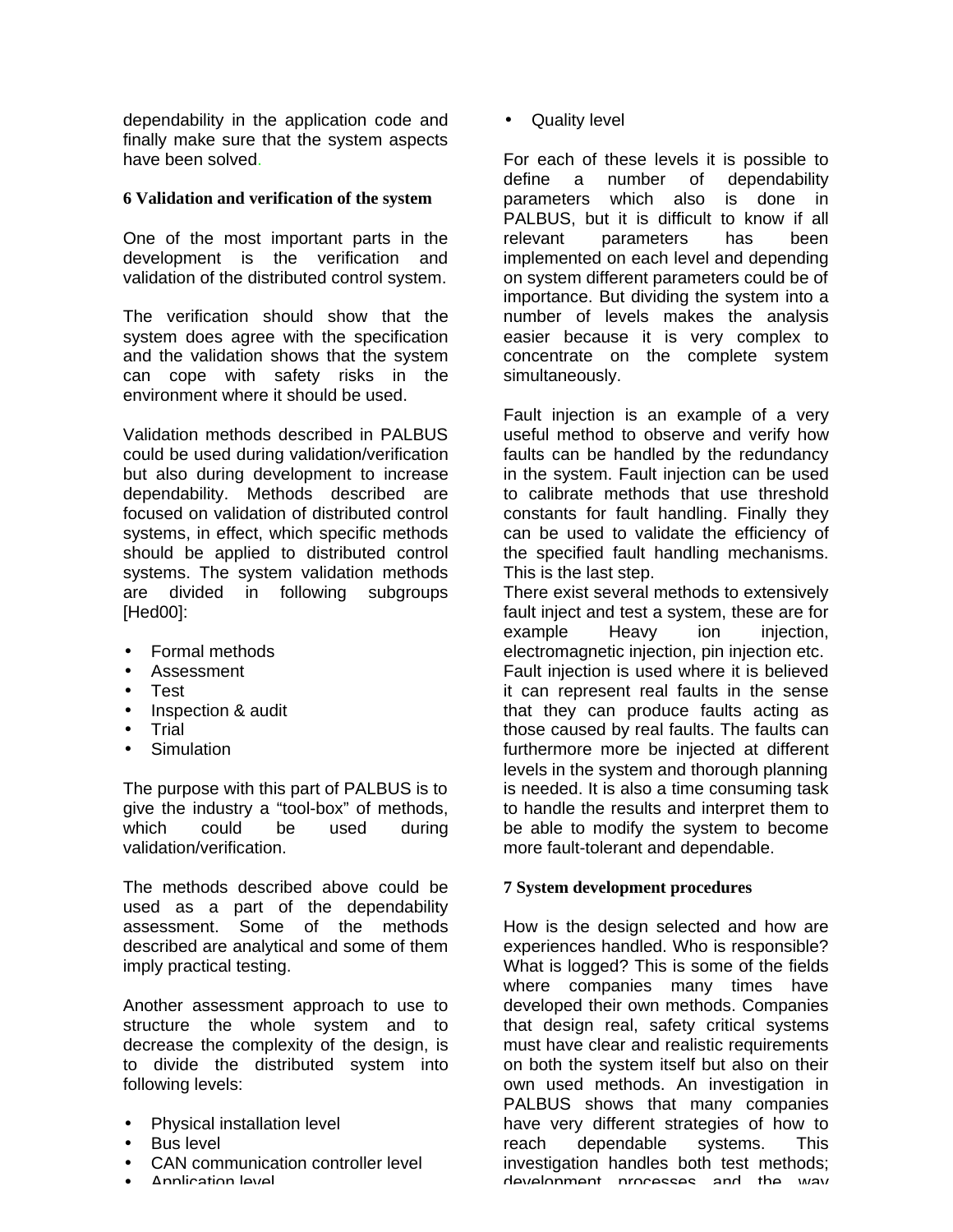handled. As for requirement handling, this is something that can include more clear specifications.

A way to assess the development of the new system is shown in figure 3, below.



Figure 3. A process for development of safety critical systems.

In the process to assess every step in the process it is also valuable to iterate the procedure so as to get something like requirement analysis then to construction of system, back to requirement analysis and then down to requirement analysis of the node and so on.

### **8 System aspects**

An important part of PALBUS is to consider the system aspects to reach dependability. It has arisen in the project that these issues are of great importance. Below follows a number of aspects that are considered in PALBUS:

- Could the system detect if a new node/unauthorized is placed in the cluster?
- Is it possible to check the status of each node during start up or during runtime?
- Could the system detect if a node is missing during start up or during runtime or works incorrect?
- How does the system cope with incorrect messages or disappeared
- How is the "babbling idiot" failure handled?
- Degradation of functionality during error condition, how is this solved?
- How is the synchronization between different nodes solved?
- Are errors logged somewhere in the system when they occur?
- Does the system has some kind of intrusion detection

This is just a few of those system aspects that are discussed and described how they are solved/not solved in different high level protocols based on CAN.

These system aspects are listed in PALBUS and could be used during dependability assessment [Wan00].

In PALBUS a number of important system aspects has been placed in a checklist to give suggestions

## **9 Conclusion**

PALBUS has given a good overview of important parts for dependability consideration. It has been very developing to work together with industry, university and research institute and to recognize interesting areas. Although many institutes, universities and companies invest much effort in embedded computer system development, it is still in the beginning of the revolution. *Dependability assessment* is the foundation to meet liability and viability demands from both insurance companies and authorities.

The PALBUS project has furthermore given the companies a more detailed knowledge concerning how to proceed in their overall development. One aspect is the importance of a system responsible, for a single node, the interaction of several nodes or perhaps the whole system.

Bus topology, time versus/event single/multi master have massive impact on the robustness/dependability/efficiency and also that a protocol should be specified for all these combinations to give the system designer application flexibility.